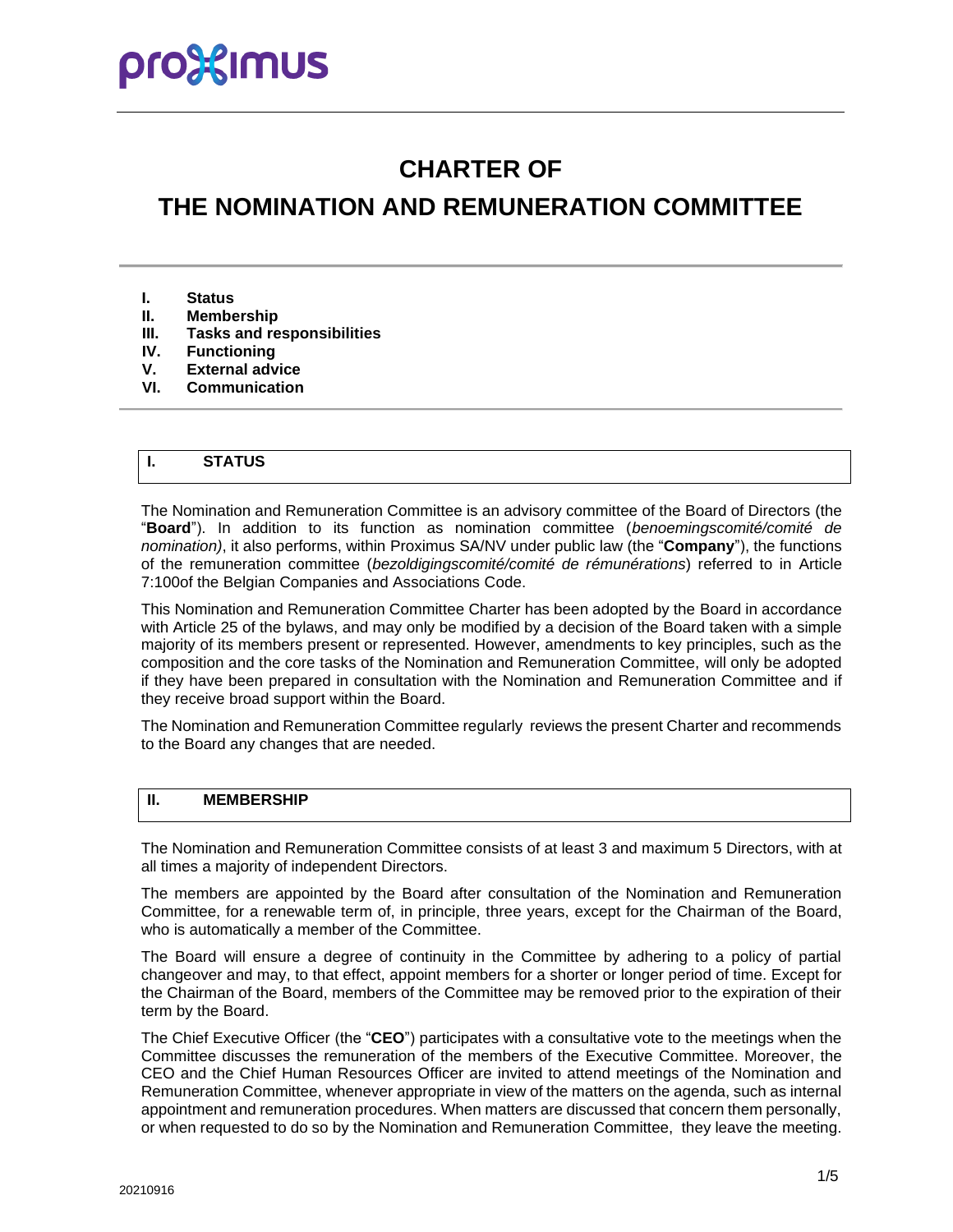# pro%imus

The Chairman of the Board chairs the Nomination and Remuneration Committee.

Directors serving on the Nomination and Remuneration Committee receive an additional compensation equal to EUR 2,500 for each meeting of the Committee they attend in consideration for the additional commitment and workload involved in committee duties. The Chairman is entitled to an amount of EUR 5,000 per meeting.

Minutes of the meetings are kept by the Secretary General.

### **III. TASKS AND RESONSIBILITIES**

#### *1. Nomination and appointment*

#### *1.1. Members of the Board and of the Board committees*

The Committee reviews the appropriate size and composition:

- − for the Board in view of Articles 16, 18 and 21 of the bylaws; and
- − for the committees of the Board, i.e. it proposes the candidates Directors to be appointed for each committee to the Board.

The Committee has an important role in the nomination and appointment of Directors:

- (i) With respect to the Directors to be appointed by the Shareholders' Meeting upon proposal of the Nomination and Remuneration Committee pursuant to Article 18, section 2 of the bylaws, the Committee leads the search for individuals qualified to become Directors, duly assesses all candidates identified and proposes to the Board those candidates retained for nomination. The Board file of each candidate is completed with a CV and an assessment. The Board shall not change of its own initiative the list of candidates proposed by the Committee. If the Board disagrees with one or more candidates proposed by the Committee, it must refer the matter back to the Committee duly explaining its reasons for the refusal. The Committee will then propose new names for the candidates not retained by the Board.
- (ii) With respect to candidate Directors proposed by a shareholder holding at least 25% of the shares (who is entitled to propose candidate Directors *pro rata* to its shareholding, i.e. the "**Nomination Right**") pursuant to Article 18 section 3 of the bylaws, the Committee assesses the candidate and submits a recommendation to the Board.
- (iii) If a vacant Director's mandate must be filled pursuant to the Nomination Right of a shareholder, the Board can only appoint a new Director to temporarily fill such vacancy upon a proposal by that shareholder, and after recommendation of the Nomination and Recommendation Committee. If a shareholder with a Nomination Right fails to propose candidates upon request of the Nomination and Remuneration Committee, then the Nomination and Remuneration Committee searches, pursuant to Article 21 of the bylaws, for candidate Directors and proposes such candidates to the Board for vacancies to be filled by the Board.

In performing its tasks, the Nomination and Remuneration Committee aims at achieving a reasonable representation of significant stable shareholders.

The Nomination and Remuneration Committee aims to positively evaluate and, as the case may be, propose as candidates, individuals who aspire to the highest personal and professional integrity and ethics, who attain high standards of professional ability and judgment and who are most suited, in conjunction with the other nominees and sitting Board members, for collectively serving the long-term interests of the Company.

The Committee must ensure that an appropriate number of candidates qualify as independent under applicable legal requirements, the bylaws and best practice guidelines.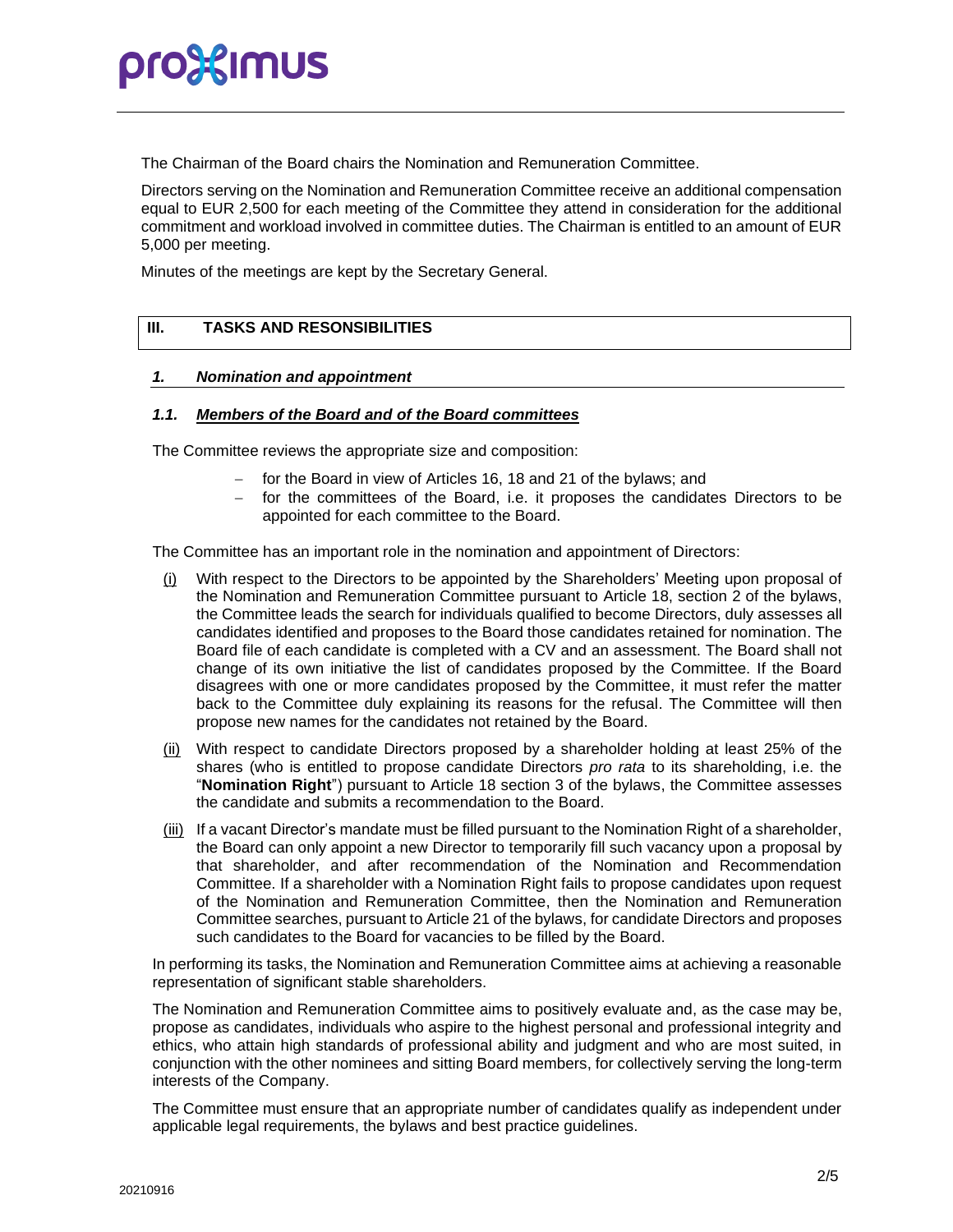# pro}:{Imus

In the execution of its task, the Committee complies with the stipulations of the Board Charter in which the preparatory process and selection criteria for Directors are extensively described, which includes the following requirements to be taken into account at all times:

- the independent and non-independent status of Directors to meet the requirements set out in Article 7:87, section 2 of the Belgian Company and Associations Code in conjunction with Article 3.5 of the Belgian Corporate Gouvernance Code 2020 and Article 18 section 3 of the bylaws;
- − the language parity requirements of Article 16 of the Law of 21 March 1991 and Article 16, section 3 of the bylaws;
- a reasonable gender distribution in application of the law of 28 July 2011 on the requirements with respect to the number of women in state owned companies and listed companies;
- the incompatibility provisions as set out in Articles 22 and 59 of the Law of 21 March 1991 and Article 17 of the Bylaws.

With respect to questions arising during the tenure of a Director, the Committee formulates a nonbinding advice to the Board. The Board can only deviate from such recommendation with a duly motivated decision.

### *1.2. The CEO and Management*

The Committee provides assistance in the search for candidates for the position of CEO.

Upon proposal of the CEO, the Committee:

- reviews and assesses potential candidates for membership of the Executive Committee and oversees the development of executive succession plans;
- − evaluates potential candidates for the function of Secretary General.

#### *2. Remuneration*

#### *2.1. Remuneration policy*

The Committee formulates proposals to the Board on the remuneration policy for Directors, CEO and members of the Executive Committee, and, where appropriate, on the proposals that result from that.

#### *2.2. Individual remuneration*

The Committee performs the following tasks relating to the CEO:

- evaluates and formulates a proposal on the compensation and benefits of the CEO;
- − discusses performance goals for the CEO;
- reviews the performance of the CEO against such performance goals as well as any periodic compensation for meeting such performance goals;
- reviews any severance package to be awarded to the CEO;
- submits a proposal to the Board prior to any decision with respect to financial benefits, direct or indirect, immediate or postponed, awarded to the CEO or attached to his/her function.

Upon proposal of the CEO, the Committee performs the following tasks relating to the Executive Management:

- − reviews the compensation and benefits of the members of the Executive Committee;
- discusses performance goals for the members of the Executive Committee;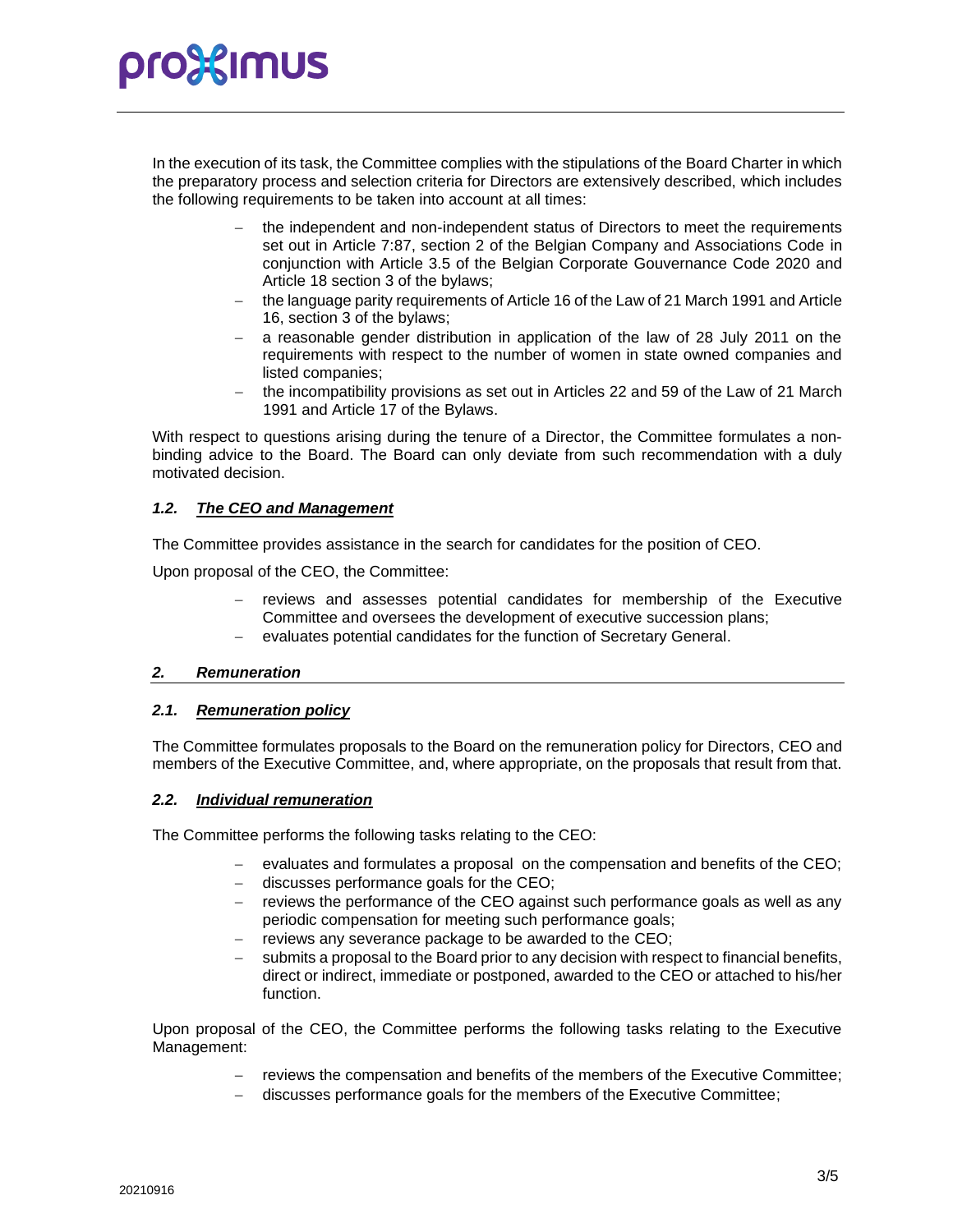# **pro%imus**

- reviews the performance of the members of the Executive Committee against such performance goals as well as any periodic compensation for meeting such performance goals;
- reviews any severance package to be awarded to the members of the Executive Committee;
- submits a proposal to the Board prior to any decision with respect to financial benefits, direct or indirect, immediate or postponed, awarded to the members of the Executive Committee or attached to their function.

The Committee shall not make any recommendations or submit any proposals regarding performance goals for Executive Committee members, or regarding their evaluation and compensation against such performance goals, which the CEO has not proposed or supported.

The Committee performs the following tasks relating to other remuneration decisions:

- − oversees the decisions of the CEO and/or of the Executive Committee with respect to compensation, benefits and severance packages of the other members of management;
- reviews the Company's incentive compensation and other equity-based plans;
- reviews Director's compensation and benefits.

#### *2.3. The remuneration report*

The Committee prepares the remuneration report that is inserted by the Board in the annual report, referred to in Article 3:6 of the Belgian Company and Associations Code.

#### *3. Corporate Governance*

The Committee reviews and monitors all Corporate Governance aspects and compliance with the Corporate Governance Code.

## **IV. FUNCTIONING**

#### *1. Timing and agenda*

The Nomination and Remuneration Committee meets as many times as its duties require, and in any event at least four times a year.

The first meeting is intended to review the performance, budgets for payout of bonus and merits, long term incentive plans and short term incentive plans. At that meeting an annual review of the philosophy and strategy of the remuneration is discussed as well.

In the first or second meeting the Nomination and Remuneration Committee determines the performance measurement targets of the CEO and the members of the Executive Committee through Key Performance Indicators ("KPI's").

On top of these meetings the Committee regularly organizes a meeting on Human Resources and a meeting on Corporate Governance.

Members are expected to attend all meetings of the Committee.

#### *2. Notice and prior distribution of documents*

A meeting of the Nomination and Remuneration Committee is convened by its Chairman. The Chairman of the Committee must call a meeting if so requested by a member of the Committee or the CEO.